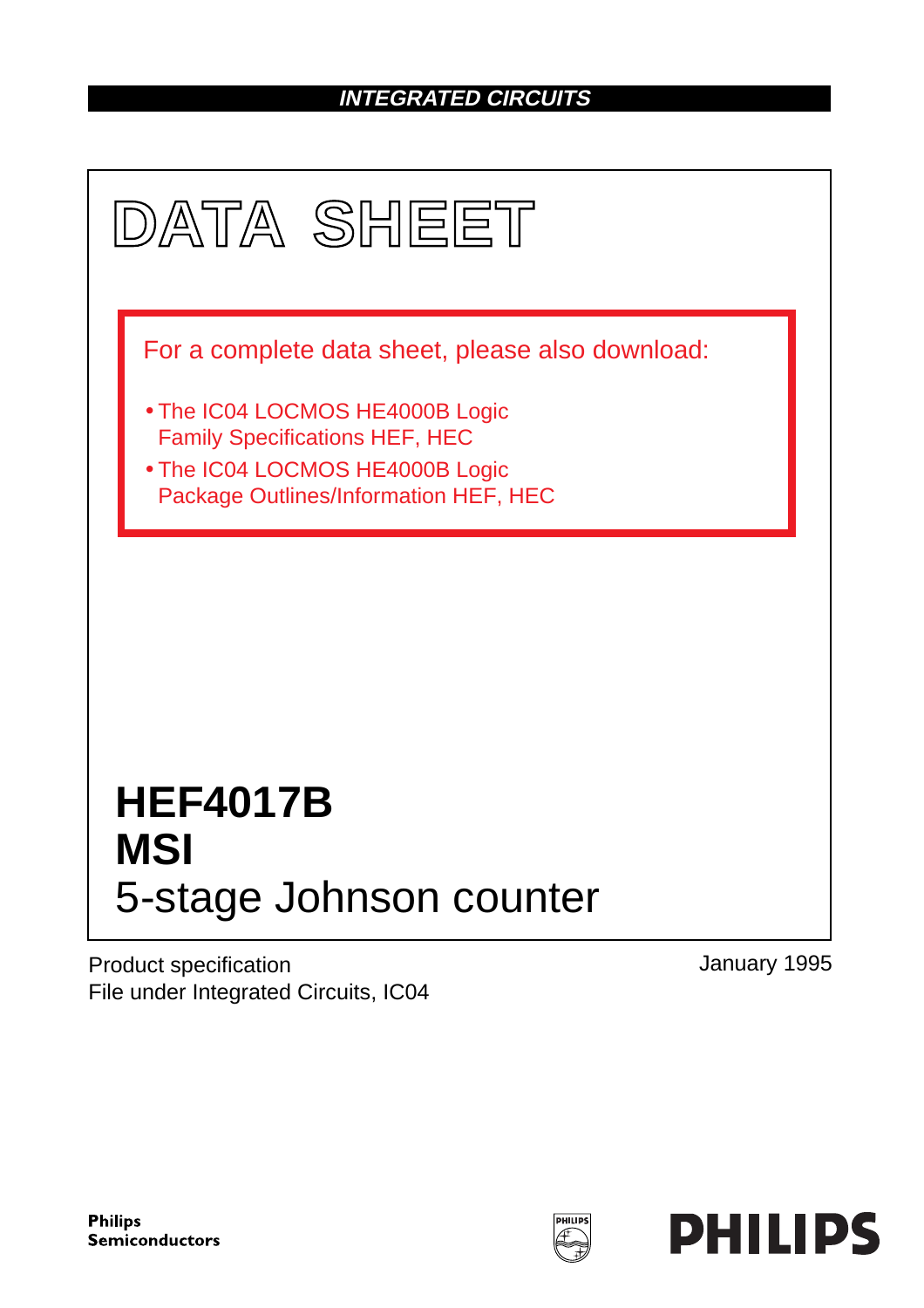# **MSI**

#### **DESCRIPTION**

The HEF4017B is a 5-stage Johnson decade counter with ten spike-free decoded active HIGH outputs  $(O_0,$  to  $O_9)$ , an active LOW output from the most significant flip-flop  $(\overline{O}_{5-9})$ , active HIGH and active LOW clock inputs  $(CP_0, \overline{CP}_1)$  and an overriding asynchronous master reset input (MR).

The counter is advanced by either a LOW to HIGH transition at  $CP_0$  while  $\overline{CP}_1$  is LOW or a HIGH to LOW transition at  $\overline{\text{CP}}_1$  while CP<sub>0</sub> is HIGH (see also function table).

When cascading counters, the  $\overline{O}_{5-9}$  output, which is LOW while the counter is in states 5, 6, 7, 8 and 9, can be used to drive the  $CP_0$  input of the next counter.

A HIGH on MR resets the counter to zero  $(O_0 = \overline{O}_{5-9} = HIGH; O_1$  to  $O_9 = LOW$ ) independent of the clock inputs  $(CP_0, \overline{CP}_1)$ .

Automatic code correction of the counter is provided by an internal circuit: following any illegal code the counter returns to a proper counting mode within 11 clock pulses.

Schmitt-trigger action in the clock input makes the circuit highly tolerant to slower clock rise and fall times.





## **PINNING**

| CP <sub>0</sub>          | clock input (LOW to HIGH triggered) |
|--------------------------|-------------------------------------|
| $\overline{\text{CP}}_1$ | clock input (HIGH to LOW triggered) |
| MR                       | master reset input                  |
| $O_0$ to $O_9$           | decoded outputs                     |
| $O5-9$                   | carry output (active LOW)           |

## **FAMILY DATA, I<sub>DD</sub> LIMITS category MSI**

See Family Specifications

HEF4017BP(N): 16-lead DIL; plastic (SOT38-1) HEF4017BD(F): 16-lead DIL; ceramic (cerdip) (SOT74) HEF4017BT(D): 16-lead SO; plastic (SOT109-1) ( ): Package Designator North America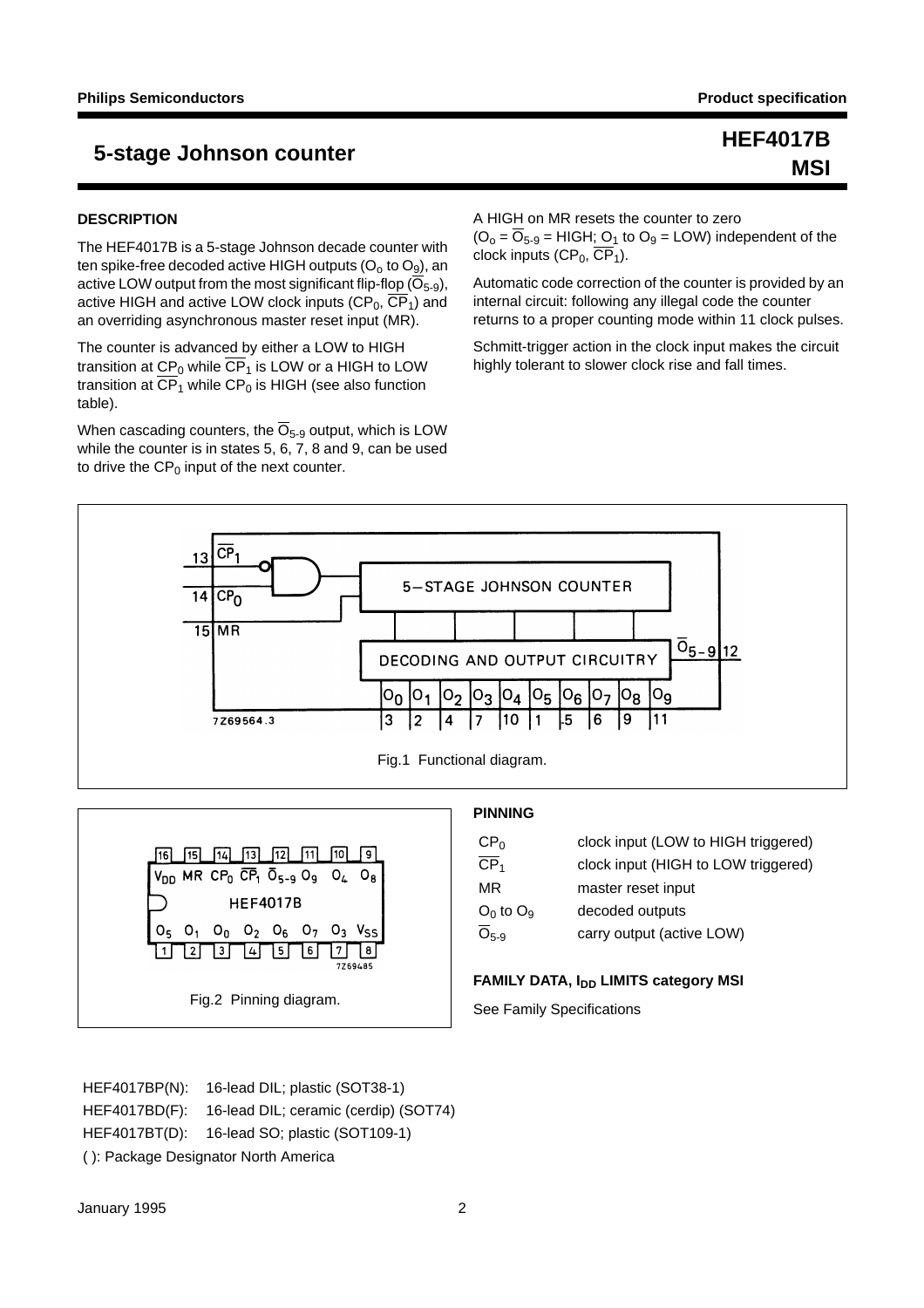1996 Arenuer January 1995 3



 $\omega$  rotated correctly when browsing through the pdf in the Acrobat reader.This text is here in the pdf in the  $\alpha$ 

Philips Semiconductors Philips Semiconductors

5-stage Johnson counter

5-stage Johnson counter

Product specification Product specification

HEF4017B MSI

 $\boldsymbol{\omega}$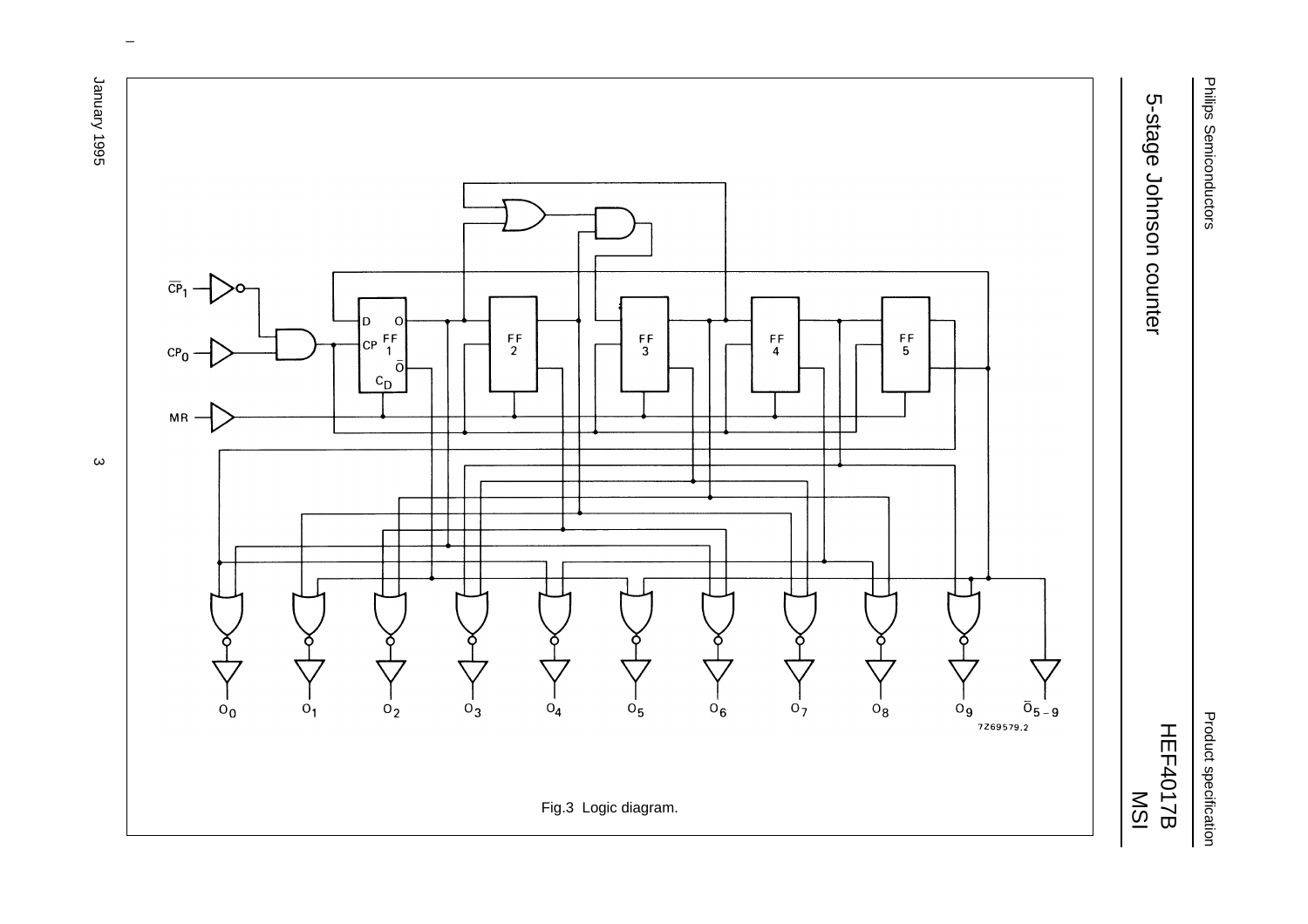**MSI** 

# 5-stage Johnson counter Manuscript Section 1995-5-1996 15-stage Johnson counter Manuscript Communist Section 1

## **FUNCTION TABLE**

| CP <sub>0</sub> | CP <sub>1</sub> | <b>OPERATION</b>                         |
|-----------------|-----------------|------------------------------------------|
| X               | X               | $O_0 = O_{5-9} = H$ ; $O_1$ to $O_9 = L$ |
| H               |                 | Counter advances                         |
|                 | L               | Counter advances                         |
|                 | X               | No change                                |
| X               | н               | No change                                |
| Η               |                 | No change                                |
|                 |                 | No change                                |
|                 |                 |                                          |

## **Notes**

- 1.  $H = HIGH state$  (the more positive voltage)
- 2. L = LOW state (the less positive voltage)
- 3.  $X = state$  is immaterial
- 4.  $\sqrt{\phantom{a}}$  = positive-going transition
- $5. \quad \bigwedge \quad =$  negative-going transition

 $V_{SS} = 0$  V; T<sub>amb</sub> = 25 °C; C<sub>L</sub> = 50 pF; input transition times  $\leq$  20 ns

|                                                           | <b>V<sub>DD</sub></b><br>v | <b>SYMBOL</b>    | MIN. | TYP. | MAX. |    | <b>TYPICAL EXTRAPOLATION</b><br><b>FORMULA</b> |
|-----------------------------------------------------------|----------------------------|------------------|------|------|------|----|------------------------------------------------|
| Propagation delays                                        |                            |                  |      |      |      |    |                                                |
| $CP_0$ , $\overline{CP}_1 \rightarrow O_0$ to $O_9$       | 5                          |                  |      | 140  | 280  | ns | 113 ns + $(0,55 \text{ ns/pF}) C_L$            |
| <b>HIGH to LOW</b>                                        | 10                         | t <sub>PHL</sub> |      | 55   | 110  | ns | 44 ns + $(0,23 \text{ ns/pF}) C_L$             |
|                                                           | 15                         |                  |      | 40   | 80   | ns | 32 ns + $(0,16 \text{ ns/pF}) C_L$             |
|                                                           | 5                          |                  |      | 125  | 250  | ns | 98 ns + $(0,55 \text{ ns/pF}) C_1$             |
| LOW to HIGH                                               | 10                         | t <sub>PLH</sub> |      | 50   | 100  | ns | 39 ns + $(0,23 \text{ ns/pF}) C_1$             |
|                                                           | 15                         |                  |      | 40   | 80   | ns | 32 ns + $(0,16 \text{ ns/pF}) C_L$             |
| $CP_0$ , $\overline{CP}_1 \rightarrow \overline{O}_{5-9}$ | 5                          |                  |      | 145  | 290  | ns | 118 ns + $(0,55 \text{ ns/pF}) C_L$            |
| <b>HIGH to LOW</b>                                        | 10                         | t <sub>PHL</sub> |      | 55   | 110  | ns | 44 ns + (0,23 ns/pF) CL                        |
|                                                           | 15                         |                  |      | 40   | 80   | ns | 32 ns + $(0,16 \text{ ns/pF}) C_L$             |
|                                                           | 5                          |                  |      | 125  | 250  | ns | 98 ns + $(0,55 \text{ ns/pF}) C_L$             |
| LOW to HIGH                                               | 10                         | t <sub>PLH</sub> |      | 50   | 100  | ns | 39 ns + (0,23 ns/pF) CL                        |
|                                                           | 15                         |                  |      | 40   | 80   | ns | 32 ns + $(0,16 \text{ ns/pF}) C_L$             |
| $MR \rightarrow O_1$ to $O_9$                             | 5                          |                  |      | 115  | 230  | ns | 88 ns + $(0,55 \text{ ns/pF}) C_1$             |
| <b>HIGH to LOW</b>                                        | 10                         | t <sub>PHL</sub> |      | 50   | 100  | ns | 39 ns + $(0,23 \text{ ns/pF}) C_L$             |
|                                                           | 15                         |                  |      | 35   | 70   | ns | 27 ns + (0,16 ns/pF) CL                        |
| $MR \rightarrow \overline{O}_{5-9}$                       | 5                          |                  |      | 110  | 220  | ns | 83 ns + $(0,55 \text{ ns/pF}) C_1$             |
| LOW to HIGH                                               | 10                         | t <sub>PLH</sub> |      | 45   | 90   | ns | 34 ns + $(0,23 \text{ ns/pF}) C_L$             |
|                                                           | 15                         |                  |      | 35   | 70   | ns | 27 ns + $(0,16 \text{ ns/pF}) C_1$             |
| $MR \rightarrow O_0$                                      | 5                          |                  |      | 130  | 260  | ns | 103 ns + $(0,55 \text{ ns/pF}) C_L$            |
| LOW to HIGH                                               | 10                         | t <sub>PLH</sub> |      | 55   | 105  | ns | 44 ns + (0,23 ns/pF) CL                        |
|                                                           | 15                         |                  |      | 40   | 75   | ns | 32 ns + $(0,16 \text{ ns/pF}) C_L$             |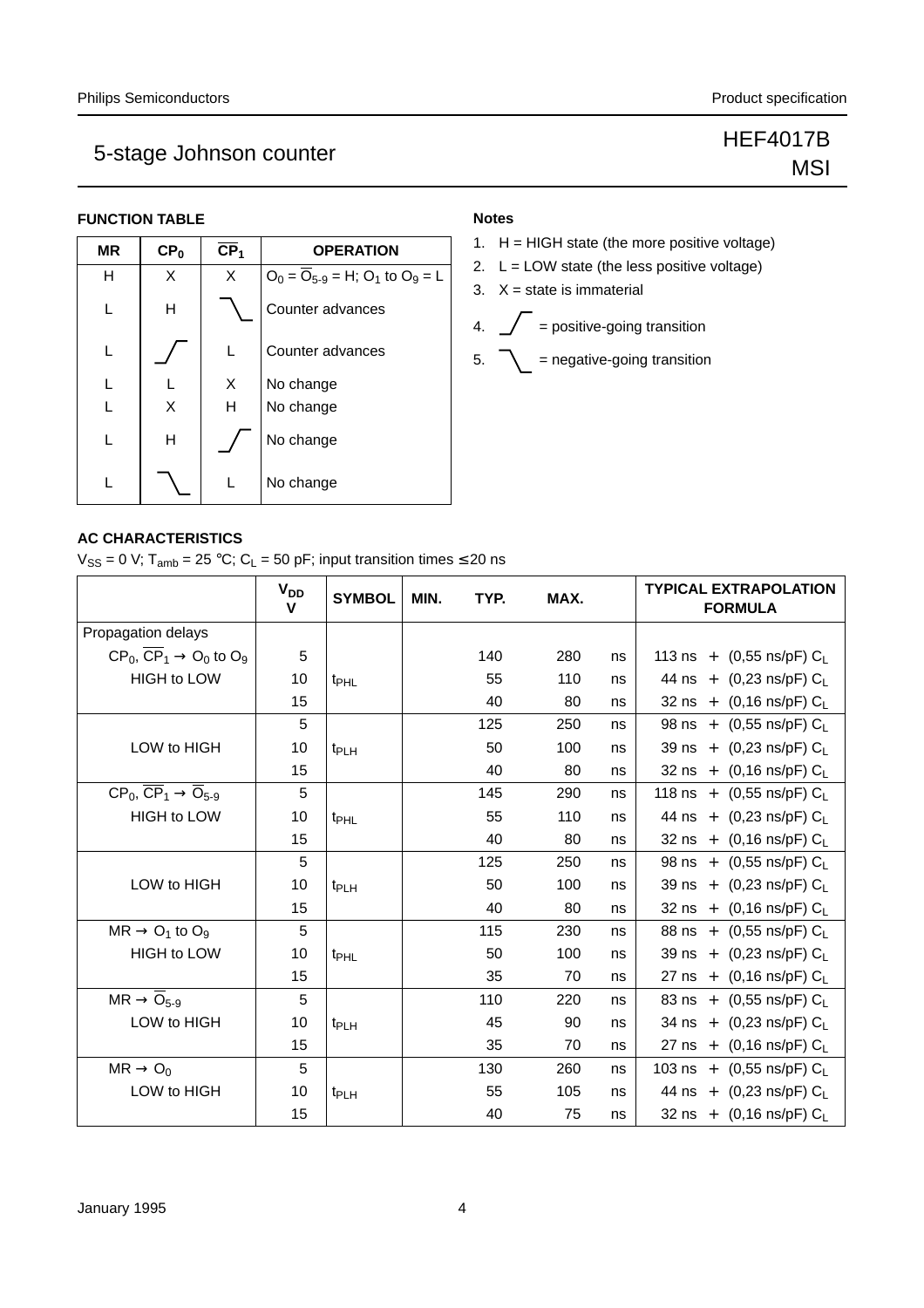# MSI

|                    | <b>V<sub>DD</sub></b><br>V | <b>SYMBOL</b>    | MIN. | TYP. | MAX. |    | <b>TYPICAL EXTRAPOLATION</b><br><b>FORMULA</b>   |
|--------------------|----------------------------|------------------|------|------|------|----|--------------------------------------------------|
| Output transition  |                            |                  |      |      |      |    |                                                  |
| times              | 5                          |                  |      | 60   | 120  | ns | 10 ns + $(1,0 \text{ ns/pF}) C_{L}$              |
| <b>HIGH to LOW</b> | 10                         | t <sub>THL</sub> |      | 30   | 60   | ns | 9 ns + $(0,42 \text{ ns/pF}) C_L$                |
|                    | 15                         |                  |      | 20   | 40   | ns | 6 ns + $(0,28 \text{ ns/pF}) C_L$                |
|                    | 5                          |                  |      | 60   | 120  | ns | 10 ns + $(1,0 \text{ ns/pF}) C_L$                |
| LOW to HIGH        | 10                         | t⊤∟н             |      | 30   | 60   | ns | 9 ns + $(0,42 \text{ ns/pF}) C_L$                |
|                    | 15                         |                  |      | 20   | 40   | ns | $(0,28 \text{ ns/pF}) \text{ C}_L$<br>$6$ ns $+$ |

## **AC CHARACTERISTICS**

 $V_{SS} = 0$  V; T<sub>amb</sub> = 25 °C; C<sub>L</sub> = 50 pF; input transition times  $\leq$  20 ns

|                                                  | $V_{DD}$<br>V | <b>SYMBOL</b>                     | MIN.            | TYP. | MAX.       |                    |
|--------------------------------------------------|---------------|-----------------------------------|-----------------|------|------------|--------------------|
| Hold times                                       | 5             |                                   | 90              | 45   | ns         |                    |
| $CP_0 \rightarrow \overline{CP}_1$               | 10            | t <sub>hold</sub>                 | 40              | 20   | ns         |                    |
|                                                  | 15            |                                   | 20              | 10   | ns         |                    |
|                                                  | 5             |                                   | 80              | 40   | ns         |                    |
| $\overline{\text{CP}}_1 \rightarrow \text{CP}_0$ | 10            | t <sub>hold</sub>                 | 40              | 20   | ns         |                    |
|                                                  | 15            |                                   | 30              | 10   | ns         |                    |
| Minimum clock                                    |               |                                   |                 |      |            |                    |
| pulse width:                                     | 5             |                                   | 80              | 40   | ns         |                    |
| $CP_0 =$ LOW;                                    | 10            | $t_{WCPU} =$<br>t <sub>WCPH</sub> | 40              | 20   | ns         | see also waveforms |
| $\overline{CP}_1$ = HIGH                         | 15            |                                   | 30              | 15   | ns         | Figs 4 and 5       |
| Minimum MR                                       | 5             |                                   | 50              | 25   | ns         |                    |
| pulse width; HIGH                                | 10            | t <sub>WMRH</sub>                 | 30              | 15   | ns         |                    |
|                                                  | 15            |                                   | 20              | 10   | ns         |                    |
| Recovery time                                    | 5             |                                   | 60              | 30   | ns         |                    |
| for MR                                           | 10            | t <sub>RMR</sub>                  | 30              | 15   | ns         |                    |
|                                                  | 15            |                                   | 20              | 10   | ns         |                    |
| Maximum clock                                    | 5             |                                   | $6\phantom{1}6$ | 12   | <b>MHz</b> |                    |
| pulse frequency                                  | 10            | $f_{\text{max}}$                  | 12              | 24   | <b>MHz</b> |                    |
|                                                  | 15            |                                   | 15              | 30   | <b>MHz</b> |                    |

|                 | <b>V<sub>DD</sub></b><br>v | TYPICAL FORMULA FOR P (µW)                                                                     |                                                            |
|-----------------|----------------------------|------------------------------------------------------------------------------------------------|------------------------------------------------------------|
| Dynamic power   | 5                          | 500 f <sub>i</sub> + $\Sigma$ (f <sub>o</sub> C <sub>L</sub> ) × V <sub>DD</sub> <sup>2</sup>  | where                                                      |
| dissipation per | 10                         | 2200 f <sub>i</sub> + $\Sigma$ (f <sub>o</sub> C <sub>L</sub> ) × V <sub>DD</sub> <sup>2</sup> | $f_i$ = input freq. (MHz)                                  |
| package (P)     | 15                         | 6000 f <sub>i</sub> + $\Sigma$ (f <sub>o</sub> C <sub>L</sub> ) × V <sub>DD</sub> <sup>2</sup> | $f_0$ = output freq. (MHz)                                 |
|                 |                            |                                                                                                | $C_L$ = load cap. (pF)                                     |
|                 |                            |                                                                                                | $\Sigma$ (f <sub>o</sub> C <sub>L</sub> ) = sum of outputs |
|                 |                            |                                                                                                | $V_{DD}$ = supply voltage (V)                              |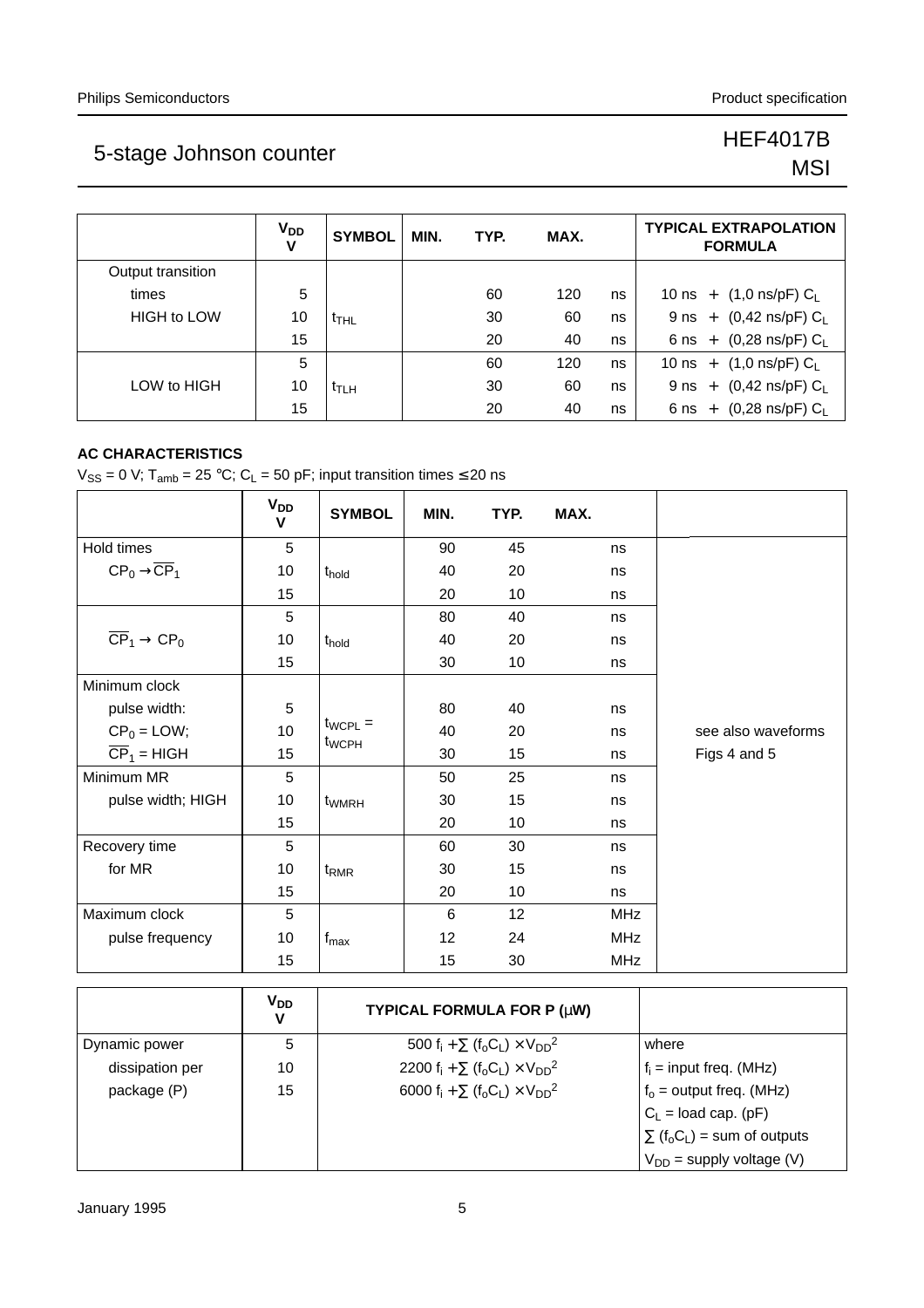# **MSI**



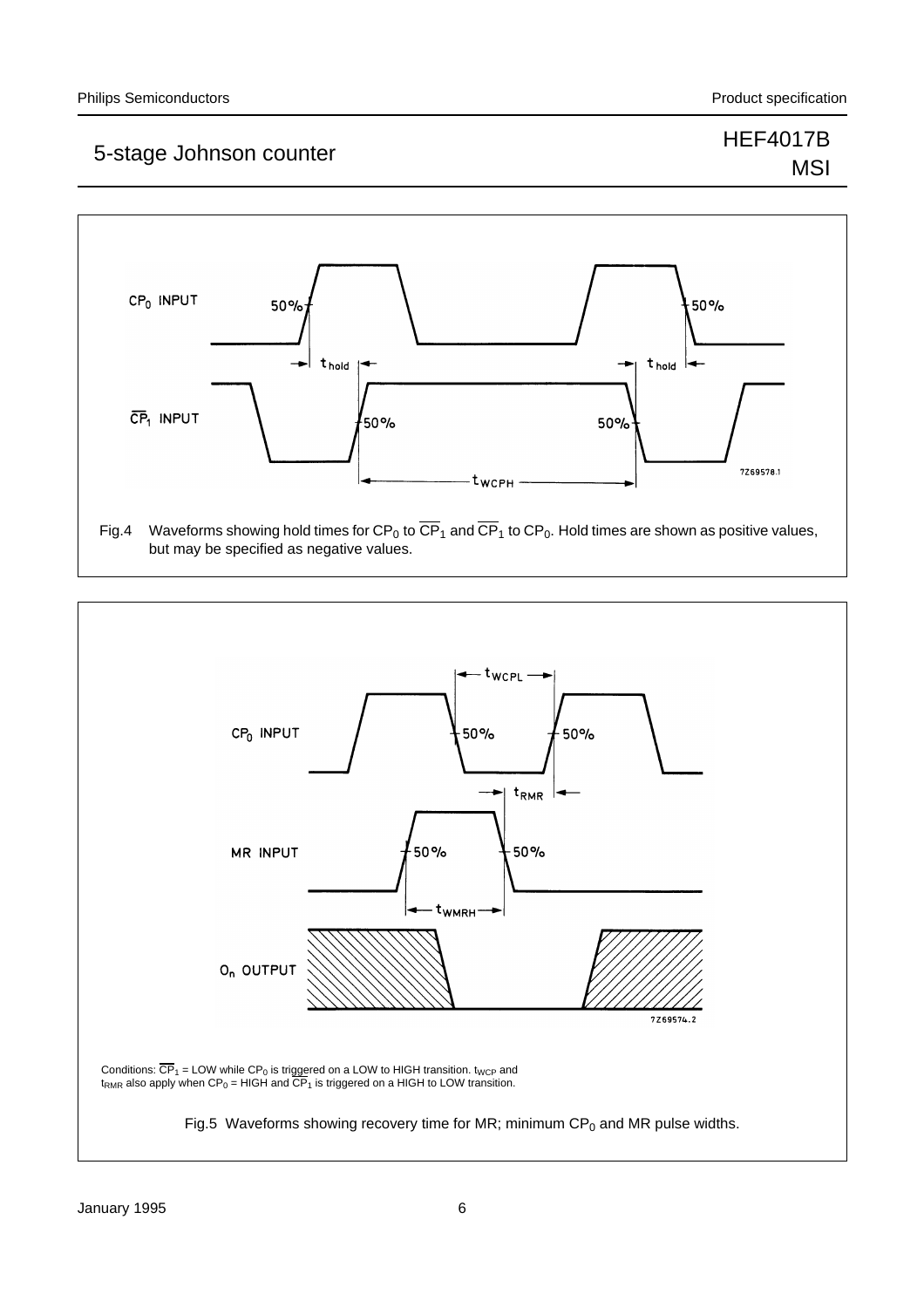# MSI